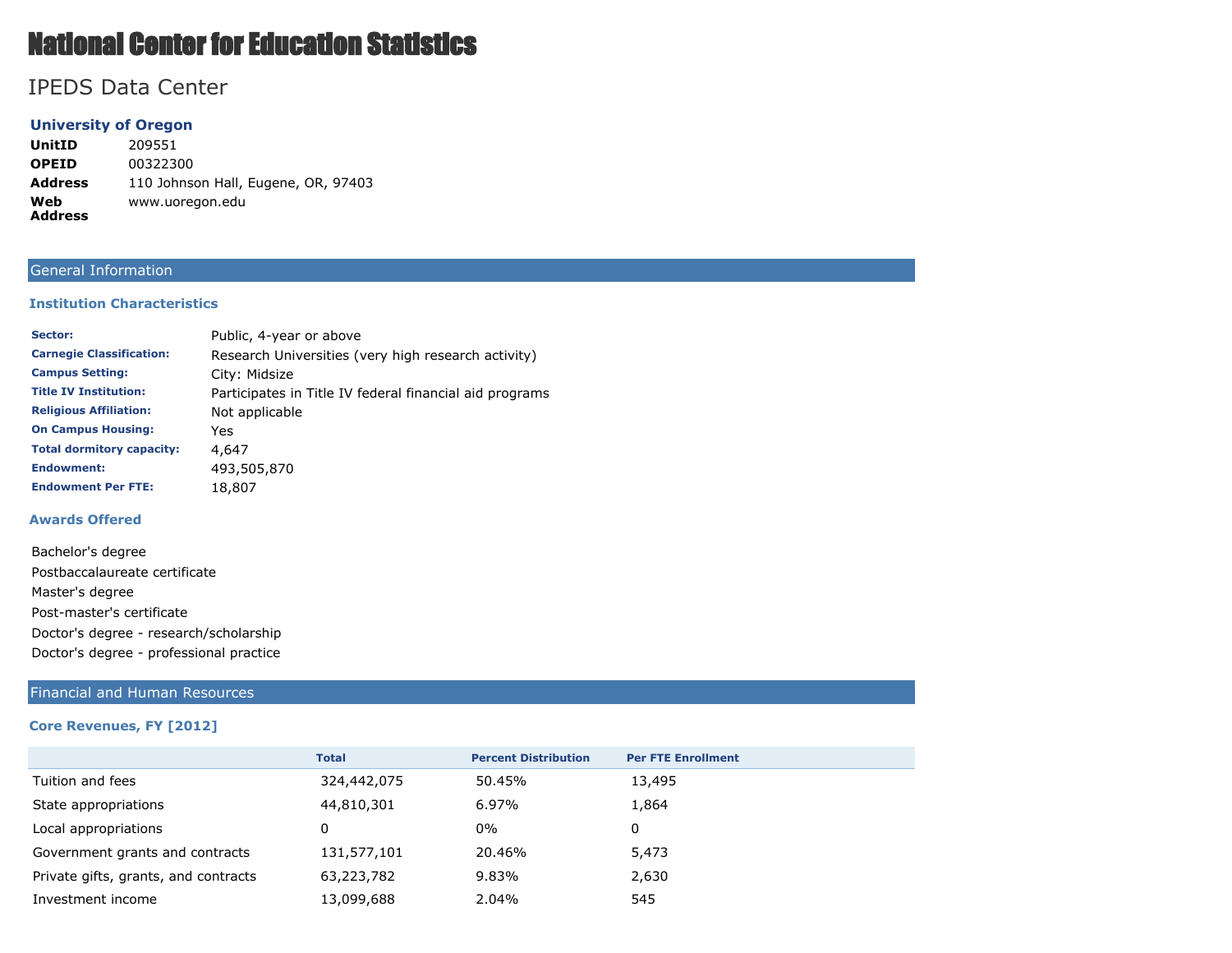| Other core revenues | 65,990,143 | 10.26% | 2,745 |
|---------------------|------------|--------|-------|
|                     |            |        |       |

#### **Core Expenses, FY [2012]**

|                       | <b>Total</b> | <b>Percent Distribution</b> | <b>Per FTE Enrollment</b> |
|-----------------------|--------------|-----------------------------|---------------------------|
| Instruction           | 260,594,183  | 45.2%                       | 10,839                    |
| Research              | 89,764,545   | 15.57%                      | 3,734                     |
| Public service        | 44,632,422   | 7.74%                       | 1,856                     |
| Academic support      | 49,812,782   | 8.64%                       | 2,072                     |
| Institutional support | 70,979,141   | 12.31%                      | 2,952                     |
| Student services      | 36,046,519   | 6.25%                       | 1,499                     |
| Other core expenses   | 24,749,491   | 4.29%                       | 1,029                     |

#### **Number of staff by primary function/occupational activity: Fall 2011**

|                                         | <b>Full time</b> | <b>Part time</b> | <b>Total</b> |
|-----------------------------------------|------------------|------------------|--------------|
| Primarily instruction                   | 849              | 344              | 1,193        |
| Instruction/research/public service     | 7                | 40               | 47           |
| Primarily research                      | 252              | 99               | 351          |
| Primarily public service, and Contracts | 182              | 82               | 264          |
| Executive/administrative/managerial     | 35               |                  | 36           |
| Other professional (support/service)    | 1,058            | 143              | 1,201        |
| Graduate assistants                     | 0                | 1,434            | 1,434        |
| Technical and paraprofessionals         | 224              | 89               | 313          |
| Clerical and secreterial                | 548              | 122              | 670          |
| Skilled crafts                          | 148              | 3                | 151          |
| Service/maintenance                     | 351              | 63               | 414          |

#### **Number of full-time instruction/research/public service staff: Fall 2011**

|                               | <b>Total</b> |
|-------------------------------|--------------|
| <b>With faculty status</b>    | 1,290        |
| <b>With tenure</b>            | 489          |
| On tenure track               | 177          |
| Not on tenure track           | 624          |
| <b>Without faculty status</b> | n/a          |

## **Average salaries of full-time instructional staff equated to 9-month contracts, by academic rank: Academic year 2011**

|                            |     | Number of full time instructional faculty total Average salary of full time instructional faculty total |
|----------------------------|-----|---------------------------------------------------------------------------------------------------------|
| <b>All ranks</b>           | 856 | 79,932                                                                                                  |
| <b>Professor</b>           | 221 | 112,724                                                                                                 |
| <b>Associate professor</b> | 256 | 79.613                                                                                                  |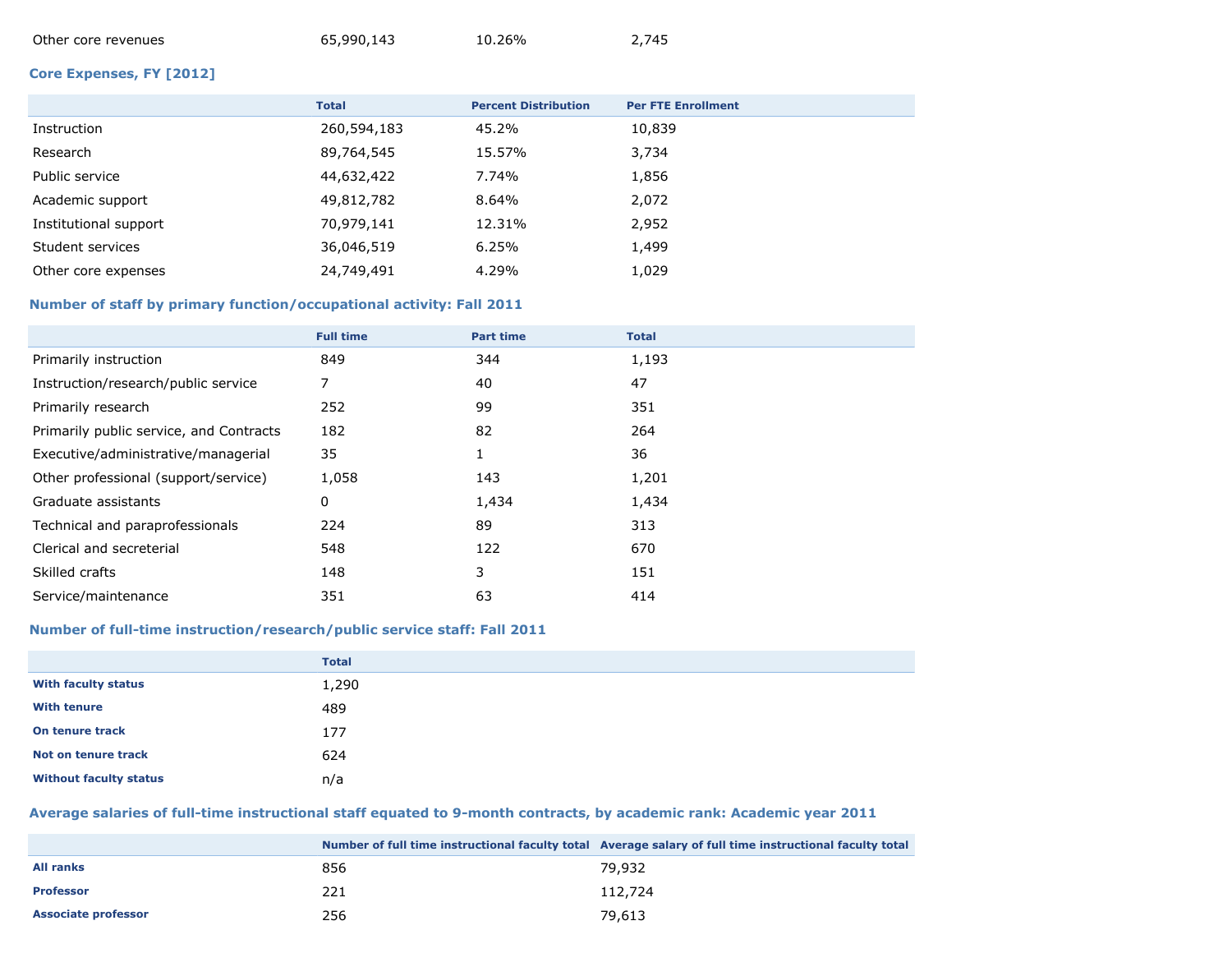| <b>Assistant professor</b> | 186 | 73,875 |
|----------------------------|-----|--------|
| <b>Instructor</b>          | 177 | 47.707 |
| <b>Lecturer</b>            | n/a | n/a    |
| No academic rank           | 16  | 58,992 |

## Student Financial Aid

#### **Year 2012**

| <b>Type of Aid</b>      | <b>Percentage Receiving Aid</b> | <b>Average Amount of Aid Received</b> |
|-------------------------|---------------------------------|---------------------------------------|
| Federal grant aid       | 25%                             | 4,307                                 |
| State/local grant aid   | 16%                             | 1,874                                 |
| Institutional grant aid | 55%                             | 4,956                                 |
| Loan                    | 49%                             | 6,562                                 |

## Admissions

#### **Admissions Data: Fall 2012**

|       | <b>Number applied</b> | <b>Number admitted</b> | <b>Number enrolled</b> |           |
|-------|-----------------------|------------------------|------------------------|-----------|
|       |                       |                        | Full-time              | Part-time |
| Total | 23,012                | 16,790                 | 4,105                  | 62        |
| Men   | 10,826                | 7,279                  | 1,812                  | 23        |
| Women | 12,186                | 9,511                  | 2,293                  | 39        |

#### **SAT**

Number submitting scores: 3,238 Percent submitting scores: 77

| Scores for enrolled full-time student | 25th percentile | <b>75th percentile</b> |
|---------------------------------------|-----------------|------------------------|
| Critical Reading                      | 492             | 610                    |
| Math                                  | 501             | 613                    |

Writing

#### **ACT**

Number submitting scores: 731 Percent submitting scores: 18

| Scores for enrolled full-time student | 25th percentile | <b>75th percentile</b> |
|---------------------------------------|-----------------|------------------------|
| Composite                             | 21              | 27                     |
| English                               | 20              | 27                     |
| Math                                  | 21              | 27                     |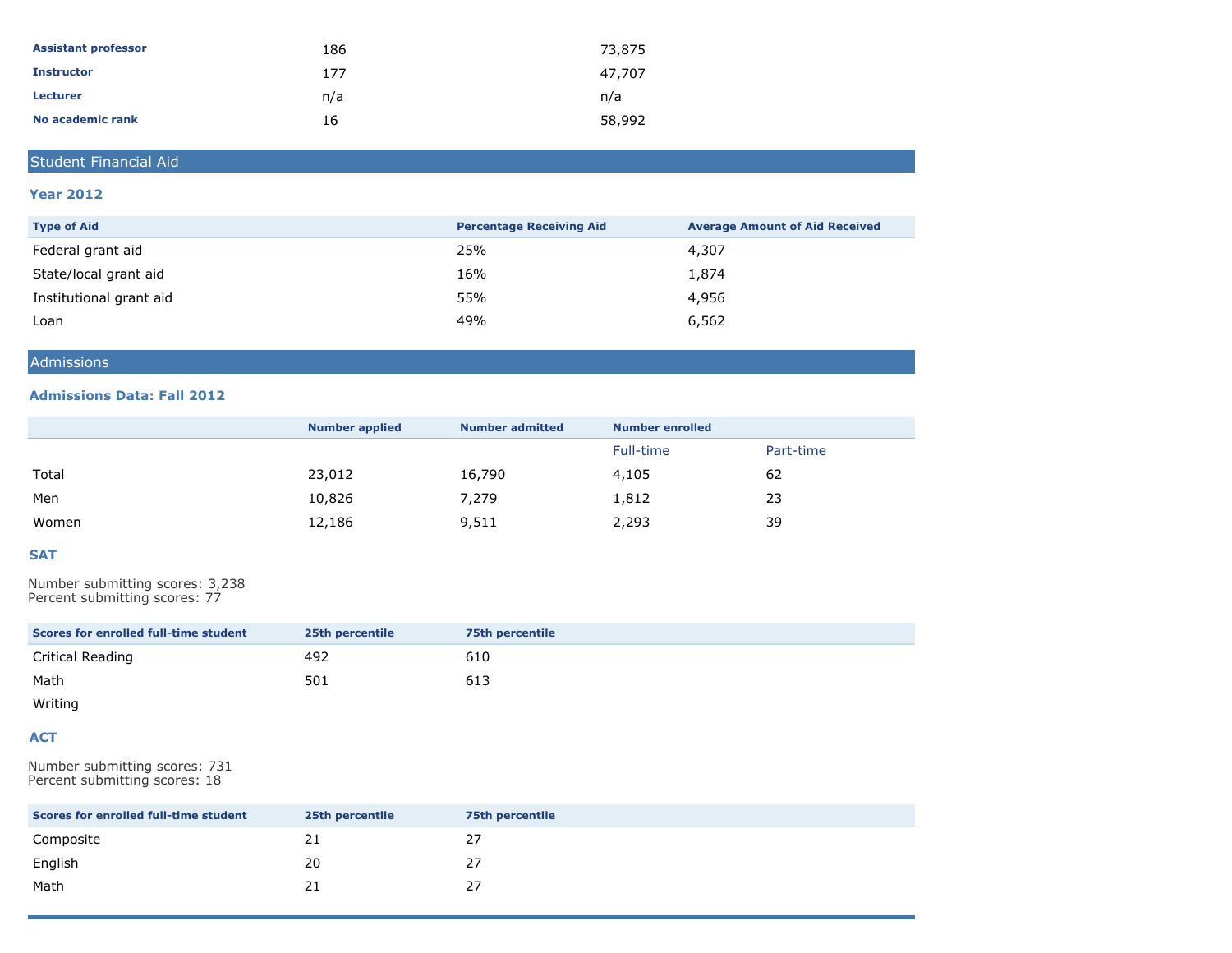## Enrollment

#### **Early Fall Estimates: Fall 2012**

| <b>Part-time</b> | <b>Full-time</b> | <b>Total</b> |
|------------------|------------------|--------------|
| 2,488            | 22,056           | 24,544       |
| 1,815            | 18,988           | 20,803       |
| 58               | 3,892            | 3,950        |
| 673              | 3,068            | 3,741        |
|                  |                  |              |

## **Fall Enrollment: Fall 2012**

| <b>Total student enrollment</b>           | <b>Part-time</b> | <b>Full-time</b> | <b>Total</b> |
|-------------------------------------------|------------------|------------------|--------------|
| Men                                       | 1,293            | 10,458           | 11,751       |
| Women                                     | 1,311            | 11,456           | 12,767       |
| American Indian or Alaska Native          | 22               | 147              | 169          |
| Asian                                     | 145              | 1,139            | 1,284        |
| <b>Black or African American</b>          | 44               | 403              | 447          |
| Hispanic                                  | 146              | 1,489            | 1,635        |
| Native Hawaiian or Other Pacific Islander | 13               | 123              | 136          |
| White                                     | 1,730            | 14,721           | 16,451       |
| Two or more races                         | 93               | 1,006            | 1,099        |
| Race/ethnicity unknown                    | 162              | 480              | 642          |
| Nonresident alien                         | 249              | 2,406            | 2,655        |
|                                           |                  |                  |              |
| <b>Undergraduate student enrollment</b>   | <b>Part-time</b> | <b>Full-time</b> | <b>Total</b> |
|                                           |                  |                  |              |
| Men                                       | 1,001            | 8,993            | 9,994        |
| Women                                     | 961              | 9,854            | 10,815       |
| American Indian or Alaska Native          | 16               | 116              | 132          |
| Asian                                     | 113              | 1,000            | 1,113        |
| <b>Black or African American</b>          | 33               | 359              | 392          |
| Hispanic                                  | 118              | 1,344            | 1,462        |
| Native Hawaiian or Other Pacific Islander | 12               | 110              | 122          |
| White                                     | 1,296            | 12,613           | 13,909       |
| Two or more races                         | 87               | 964              | 1,051        |
| Race/ethnicity unknown                    | 99               | 293              | 392          |
| Nonresident alien                         | 188              | 2,048            | 2,236        |
| Degree/Certificate Seeking                | 1,644            | 18,820           | 20,464       |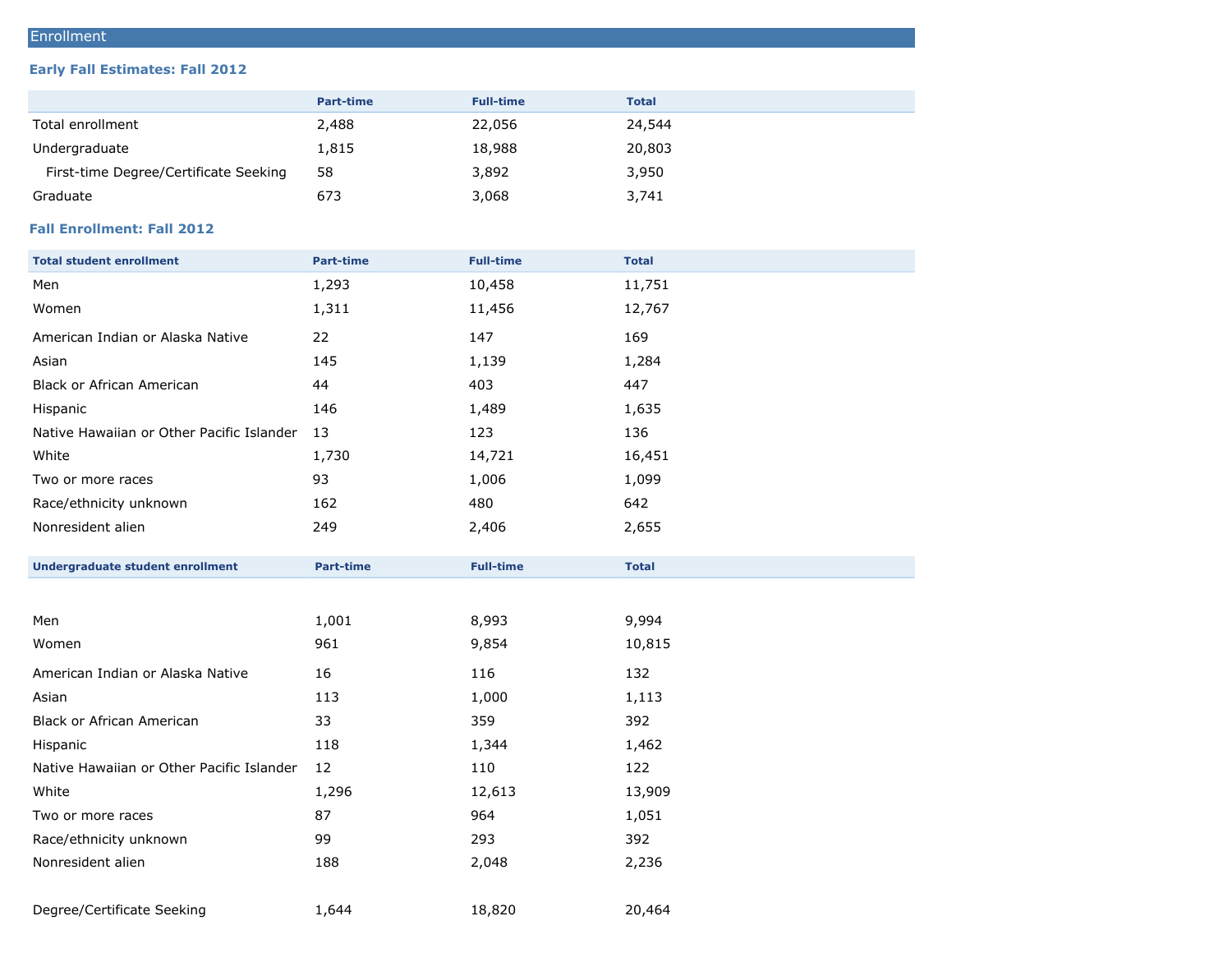| <b>Undergraduate student enrollment</b>   | <b>Part-time</b> | <b>Full-time</b> | <b>Total</b> |
|-------------------------------------------|------------------|------------------|--------------|
| First-time                                | 69               | 3,962            | 4,031        |
| Transfer-In                               | 216              | 1,397            | 1,613        |
| Other Continuing                          | 1,359            | 13,461           | 14,820       |
| Non-Degree/Certificate Seeking            | 318              | 27               | 345          |
|                                           |                  |                  |              |
| <b>Graduate student enrollment</b>        | <b>Part-time</b> | <b>Full-time</b> | <b>Total</b> |
| Men                                       | 292              | 1,465            | 1,757        |
| Women                                     | 350              | 1,602            | 1,952        |
| American Indian or Alaska Native          | 6                | 31               | 37           |
| Asian                                     | 32               | 139              | 171          |
| <b>Black or African American</b>          | 11               | 44               | 55           |
| Hispanic                                  | 28               | 145              | 173          |
| Native Hawaiian or Other Pacific Islander | 1                | 13               | 14           |
| White                                     | 434              | 2,108            | 2,542        |
| Two or more races                         | 6                | 42               | 48           |
| Race/ethnicity unknown                    | 63               | 187              | 250          |
| Nonresident alien                         | 61               | 358              | 419          |

#### **12-Month Enrollment: 2012**

| <b>Unduplicated Count</b>                 | <b>Undergraduate</b> | <b>Graduate</b> | <b>Total</b> |
|-------------------------------------------|----------------------|-----------------|--------------|
| Men                                       | 11,426               | 2,171           | 13,597       |
| Women                                     | 11,840               | 2,667           | 14,507       |
| American Indian or Alaska Native          | 192                  | 48              | 240          |
| Asian                                     | 1,195                | 212             | 1,407        |
| Black or African American                 | 447                  | 68              | 515          |
| Hispanic or Latino                        | 1,413                | 189             | 1,602        |
| Native Hawaiian or Other Pacific Islander | 154                  | 11              | 165          |
| White                                     | 15,879               | 3,235           | 19,114       |
| Two or more races                         | 892                  | 42              | 934          |
| Race/ethnicity unknown                    | 891                  | 576             | 1,467        |
| Nonresident alien                         | 2,203                | 457             | 2,660        |

#### **Retention Rate**

*Retention rate data are for first-time bachelor's (or equivalent) degree-seeking undergraduates*

| Overall first-year retention rate, Fall 2012 |    |
|----------------------------------------------|----|
| Full-time students                           | 85 |
| Part-time students                           | 47 |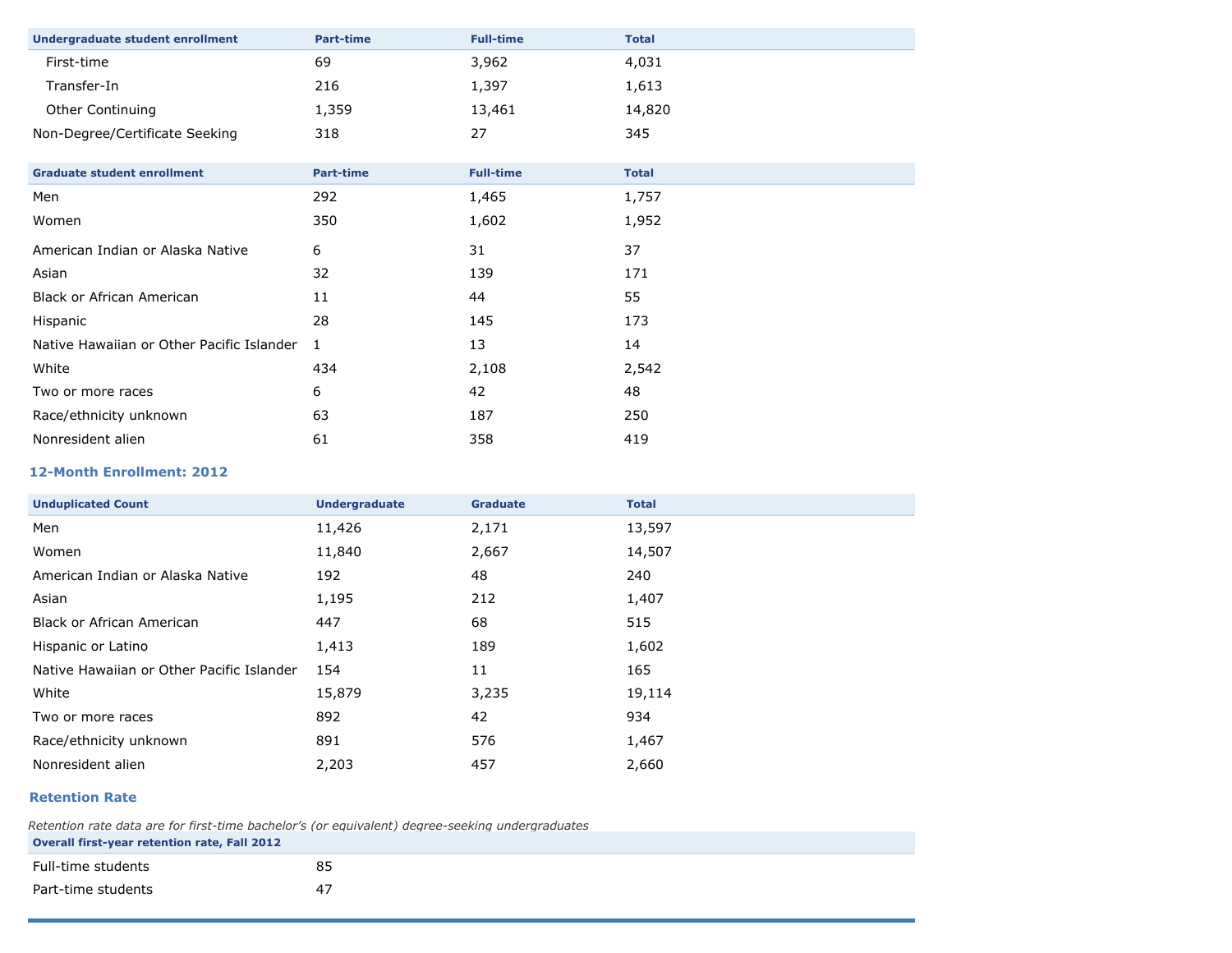| <b>Graduation Rates</b>                                                                                     |    |  |  |  |  |  |
|-------------------------------------------------------------------------------------------------------------|----|--|--|--|--|--|
| Data are for full-time, first-time, degree/certificate-seeking undergraduates<br>Overall graduate rate: 67% |    |  |  |  |  |  |
| Graduation rates within 150% of normal time to program completion: 2012                                     |    |  |  |  |  |  |
| Men                                                                                                         | 66 |  |  |  |  |  |
| Women                                                                                                       | 69 |  |  |  |  |  |
| American Indian or Alaska Native                                                                            | 51 |  |  |  |  |  |
| Asian                                                                                                       | 73 |  |  |  |  |  |
| Black or African American                                                                                   | 56 |  |  |  |  |  |
| Hispanic                                                                                                    | 53 |  |  |  |  |  |
| Native Hawaiian or Other Pacific Islander                                                                   |    |  |  |  |  |  |
| White                                                                                                       | 69 |  |  |  |  |  |
| Two or more races                                                                                           |    |  |  |  |  |  |
| Race/ethnicity unknown                                                                                      | 67 |  |  |  |  |  |
| Nonresident alien                                                                                           | 50 |  |  |  |  |  |

## **Bachelor's degree seekers: 2006 cohort**

| Four-year rate<br>44 |  |
|----------------------|--|
| 63<br>Five-year rate |  |
| 67<br>Six-year rate  |  |

## Awards/Degrees Conferred

#### **By gender, 2012**

| <b>By gender</b>                             | <b>Certificates</b><br><b>Below</b><br><b>Bachelor's</b> | <b>Certificates</b><br><b>Above</b><br><b>Bachelor's</b> | Associate's | <b>Bachelor's</b> | Master's     | <b>Doctor's</b><br>research/<br>scholarship | <b>Doctor's</b><br>professional<br>practice | Doctor's<br>other |
|----------------------------------------------|----------------------------------------------------------|----------------------------------------------------------|-------------|-------------------|--------------|---------------------------------------------|---------------------------------------------|-------------------|
| Men                                          | 0                                                        | 87                                                       | 0           | 2,066             | 435          | 97                                          | 86                                          | 0                 |
| Women                                        | $\mathbf 0$                                              | 238                                                      | 0           | 2,206             | 551          | 73                                          | 75                                          | 0                 |
| <b>By Race/Ethnicity</b>                     |                                                          |                                                          |             |                   |              |                                             |                                             |                   |
| American Indian or Alaska Native             | $\mathbf 0$                                              | 6                                                        | $\Omega$    | 46                | 12           | $\Omega$                                    | $\overline{2}$                              | $\Omega$          |
| Asian                                        | $\Omega$                                                 | 15                                                       | 0           | 223               | 38           | 10                                          | 7                                           | $\Omega$          |
| <b>Black or African American</b>             | $\mathbf 0$                                              | $\mathbf 0$                                              | $\Omega$    | 67                | 15           | $\mathbf 0$                                 | 4                                           | 0                 |
| Hispanic or Latino                           | 0                                                        | 13                                                       | 0           | 169               | 34           | 7                                           | 3                                           | $\Omega$          |
| Native Hawaiian or Other Pacific<br>Islander | $\mathbf 0$                                              | $\mathbf 0$                                              | $\mathbf 0$ | 29                | $\mathbf{1}$ | 0                                           | 1                                           | 0                 |
| White                                        | $\Omega$                                                 | 238                                                      | $\Omega$    | 3,190             | 682          | 99                                          | 132                                         | $\Omega$          |
| Two or more races                            | $\mathbf 0$                                              | 4                                                        | $\Omega$    | 65                | 6            | $\mathbf 0$                                 | $\overline{2}$                              | 0                 |
| Race/ethnicity unknown                       | 0                                                        | 36                                                       | 0           | 240               | 94           | 27                                          | 10                                          | 0                 |